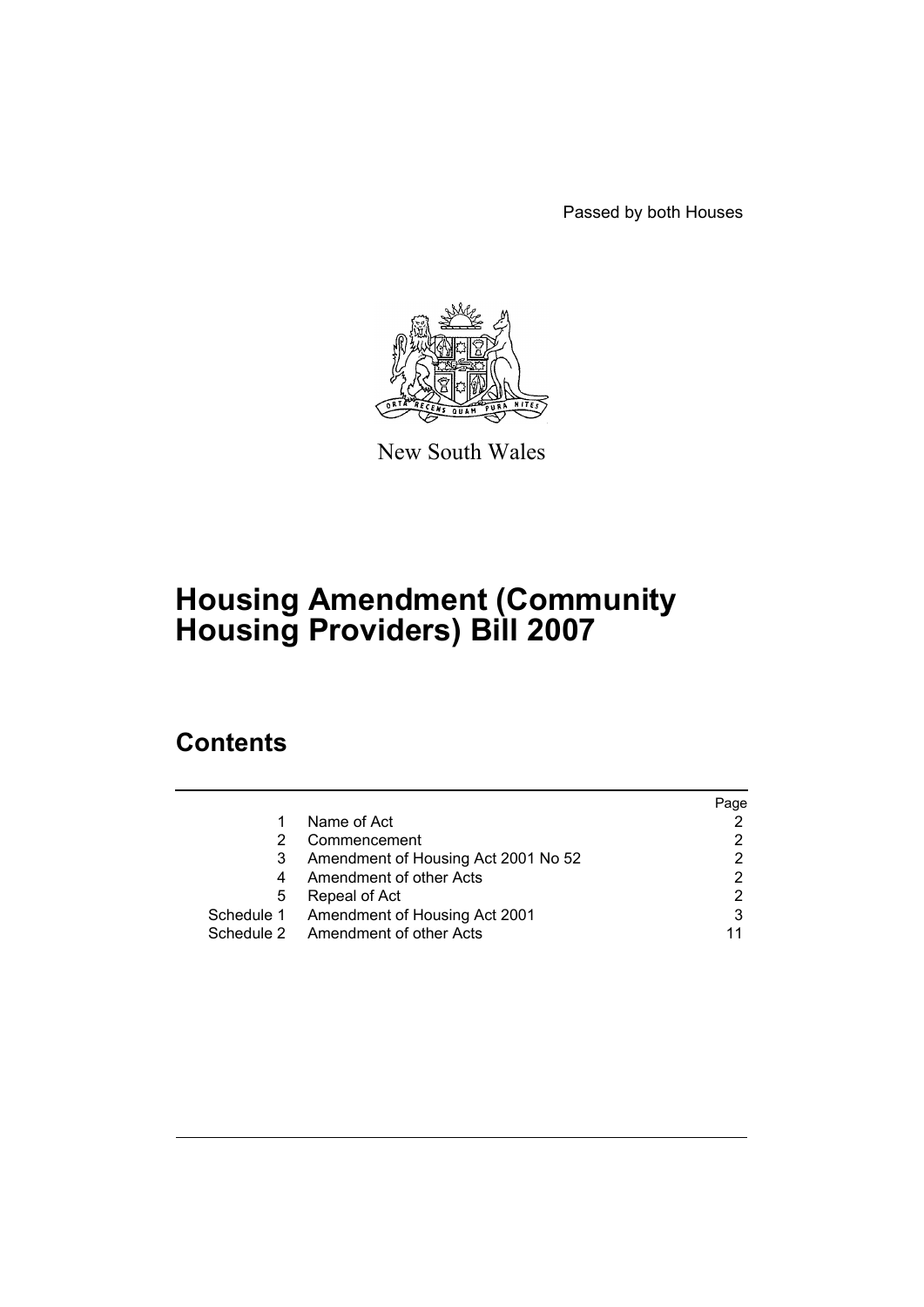*I certify that this public bill, which originated in the Legislative Assembly, has finally passed the Legislative Council and the Legislative Assembly of New South Wales.*

> *Clerk of the Legislative Assembly. Legislative Assembly, Sydney, , 2007*



New South Wales

# **Housing Amendment (Community Housing Providers) Bill 2007**

Act No , 2007

An Act to amend the *Housing Act 2001* with respect to community housing; and for other purposes.

*I have examined this bill and find it to correspond in all respects with the bill as finally passed by both Houses.*

*Assistant Speaker of the Legislative Assembly.*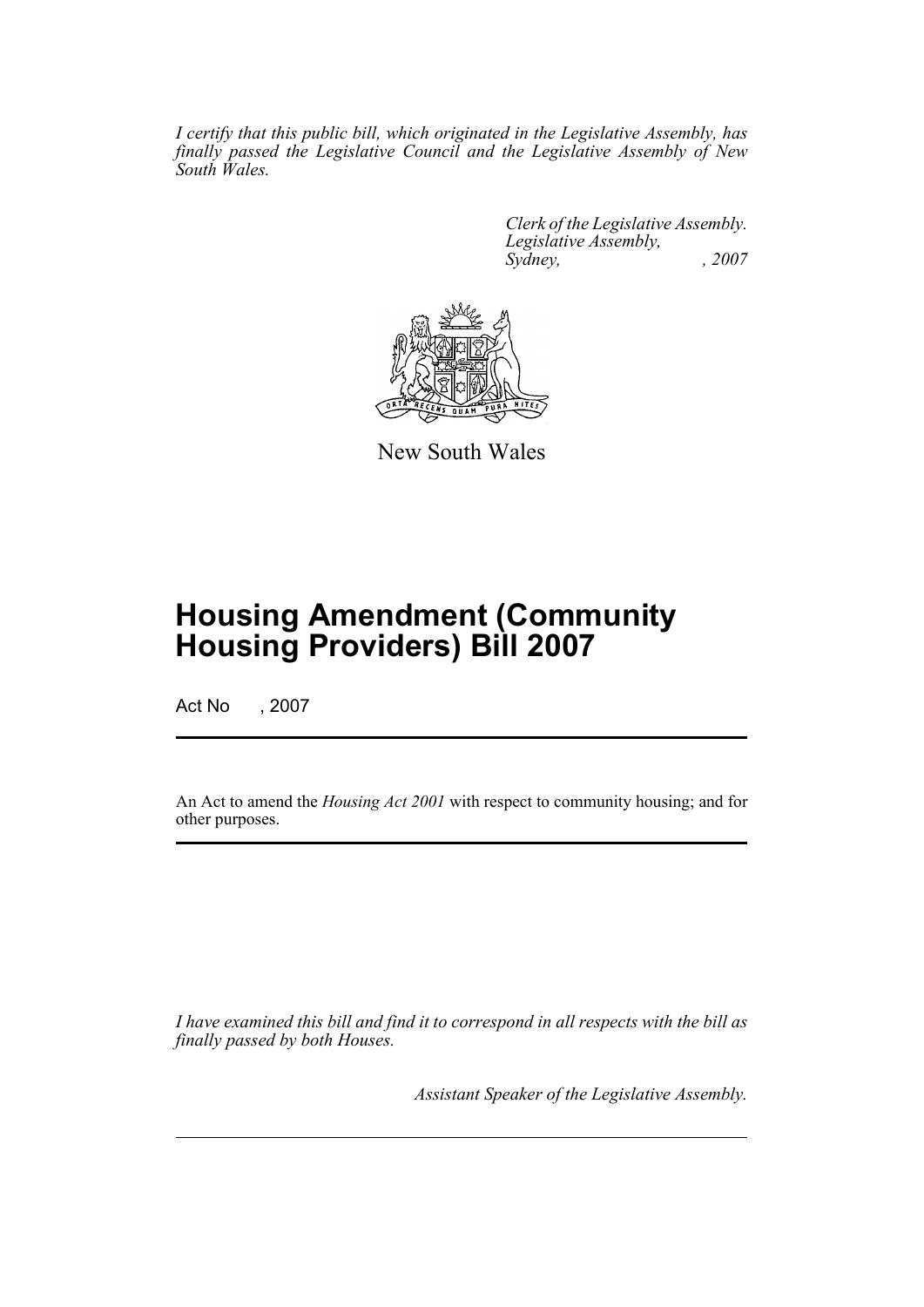# <span id="page-2-0"></span>**The Legislature of New South Wales enacts:**

# **1 Name of Act**

This Act is the *Housing Amendment (Community Housing Providers) Act 2007*.

# <span id="page-2-1"></span>**2 Commencement**

This Act commences on a day or days to be appointed by proclamation.

# <span id="page-2-2"></span>**3 Amendment of Housing Act 2001 No 52**

The *Housing Act 2001* is amended as set out in Schedule 1.

# <span id="page-2-3"></span>**4 Amendment of other Acts**

Each Act specified in Schedule 2 is amended as set out in that Schedule.

# <span id="page-2-4"></span>**5 Repeal of Act**

- (1) This Act is repealed on the day following the day on which all of the provisions of the Act have commenced.
- (2) The repeal of this Act does not, because of the operation of section 30 of the *Interpretation Act 1987*, affect any amendment made by this Act.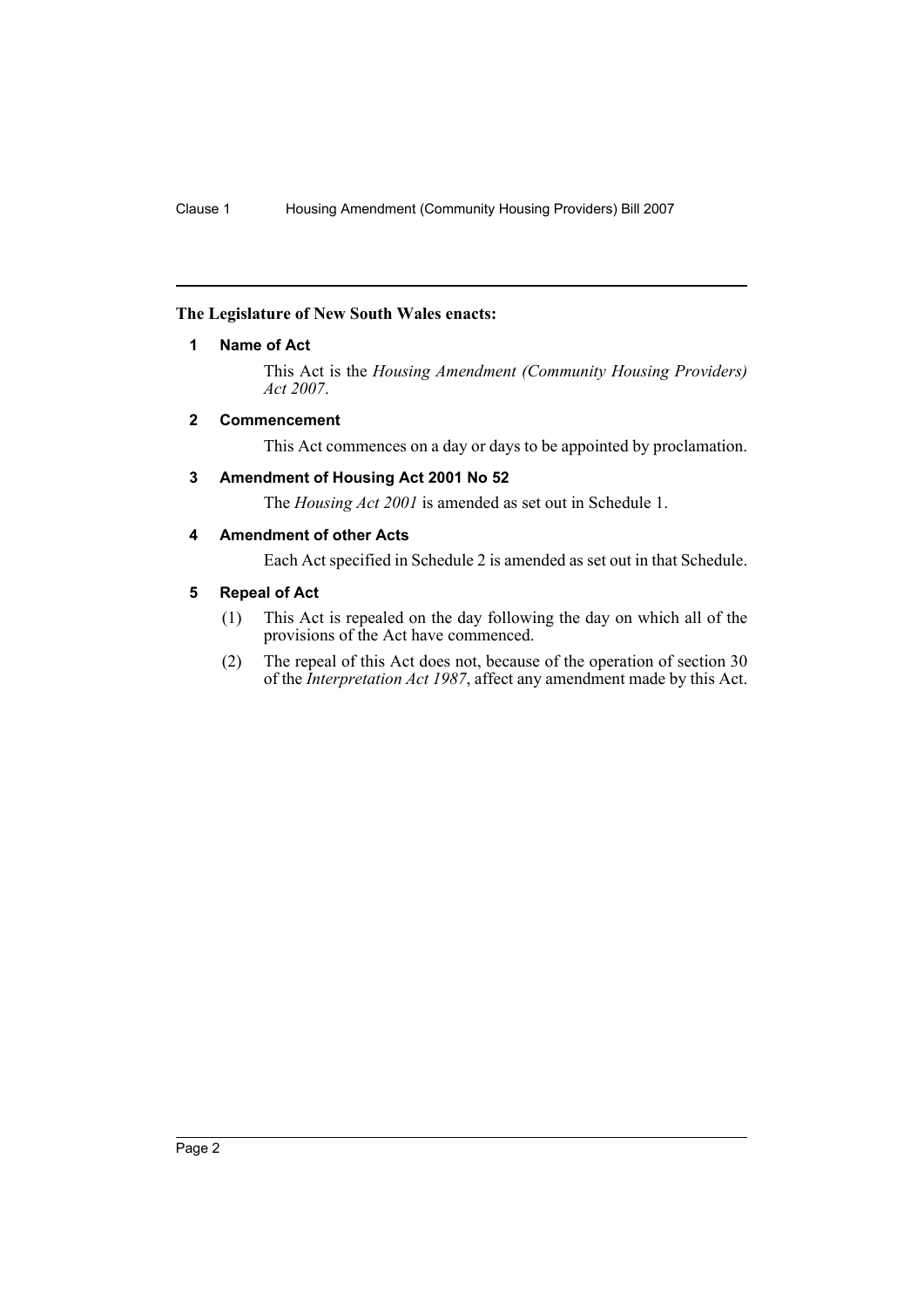Amendment of Housing Act 2001 and the control of Schedule 1

# <span id="page-3-0"></span>**Schedule 1 Amendment of Housing Act 2001**

(Section 3)

# **[1] Section 3 Definitions**

Insert in alphabetical order:

*community housing* means housing (other than public housing) for people on a very low, low or moderate income or people with additional needs.

**Note.** Section 75 (2) (c) permits the regulations to prescribe what is meant by a very low, low or moderate income for the purposes of this Act.

*community housing agreement* means an agreement between the Corporation and a registered community housing provider made in accordance with this Act.

*community housing provider* means a body corporate that provides community housing.

*registered community housing* means community housing that is provided by a registered community housing provider.

*registered community housing provider* means a community housing provider that is registered under Part 9A.

*Registrar* means the Registrar of Community Housing appointed under Division 1 of Part 9A.

### **[2] Section 5 Objects of Act**

Insert "and community housing" after "public housing" in section 5 (1) (d).

### **[3] Section 5 (1) (g)**

Insert ", community housing" after "public housing".

## **[4] Section 5 (1) (j) and (k)**

Insert after section 5 (1) (i):

- to ensure that registered community housing is developed as a viable and diversified component of the New South Wales social housing sector,
- (k) to support the provision of registered community housing for people on a very low, low or moderate income,

# **[5] Section 15 Delegations**

Omit "or the Corporation" from section 15 (2). Insert instead ", or to the Corporation,".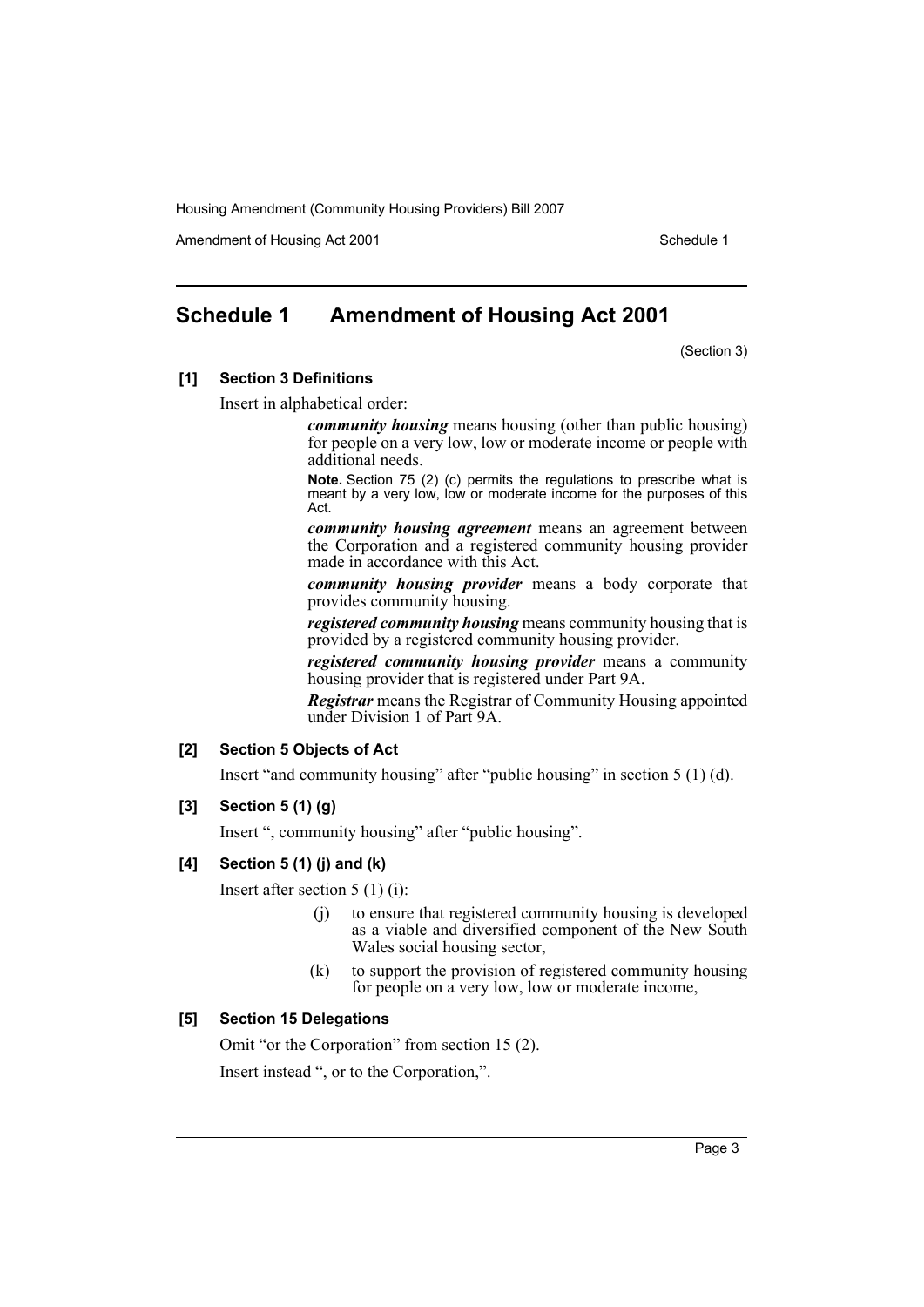Schedule 1 Amendment of Housing Act 2001

# **[6] Section 15 (3)**

Insert after section 15 (2):

The Registrar may delegate to an officer of the Department, or to the Corporation, the exercise of any of the Registrar's functions under this Act (including any function delegated to the Registrar under this section), other than this power of delegation.

## **[7] Part 9A**

Insert after Part 9:

# **Part 9A Community housing**

# **Division 1 Registrar of Community Housing**

# **67A Appointment of Registrar of Community Housing**

- (1) The Minister may appoint a person as the Registrar of Community Housing.
- (2) The Registrar is, in the exercise of functions under this Act, subject to the control and direction of the Minister.
- (3) The employment of the Registrar is subject to Part 3.1 of the *Public Sector Employment and Management Act 2002*, but is not subject to Chapter 1A or 2 of that Act.

## **67B Registrar's functions**

The Registrar's functions are as follows:

- (a) to maintain a register of community housing providers,
- (b) to assess the suitability of organisations to be registered as community housing providers,
- (c) to investigate complaints and other matters in respect of registered community housing providers,
- (d) to provide information to persons in relation to community housing,
- (e) to provide advice to the Minister in relation to community housing and any other matter under this Part,
- (f) to advise on the matters to be included in a regulatory code for registered community housing providers,
- (g) any other function conferred or imposed on the Registrar by or under this or any other Act.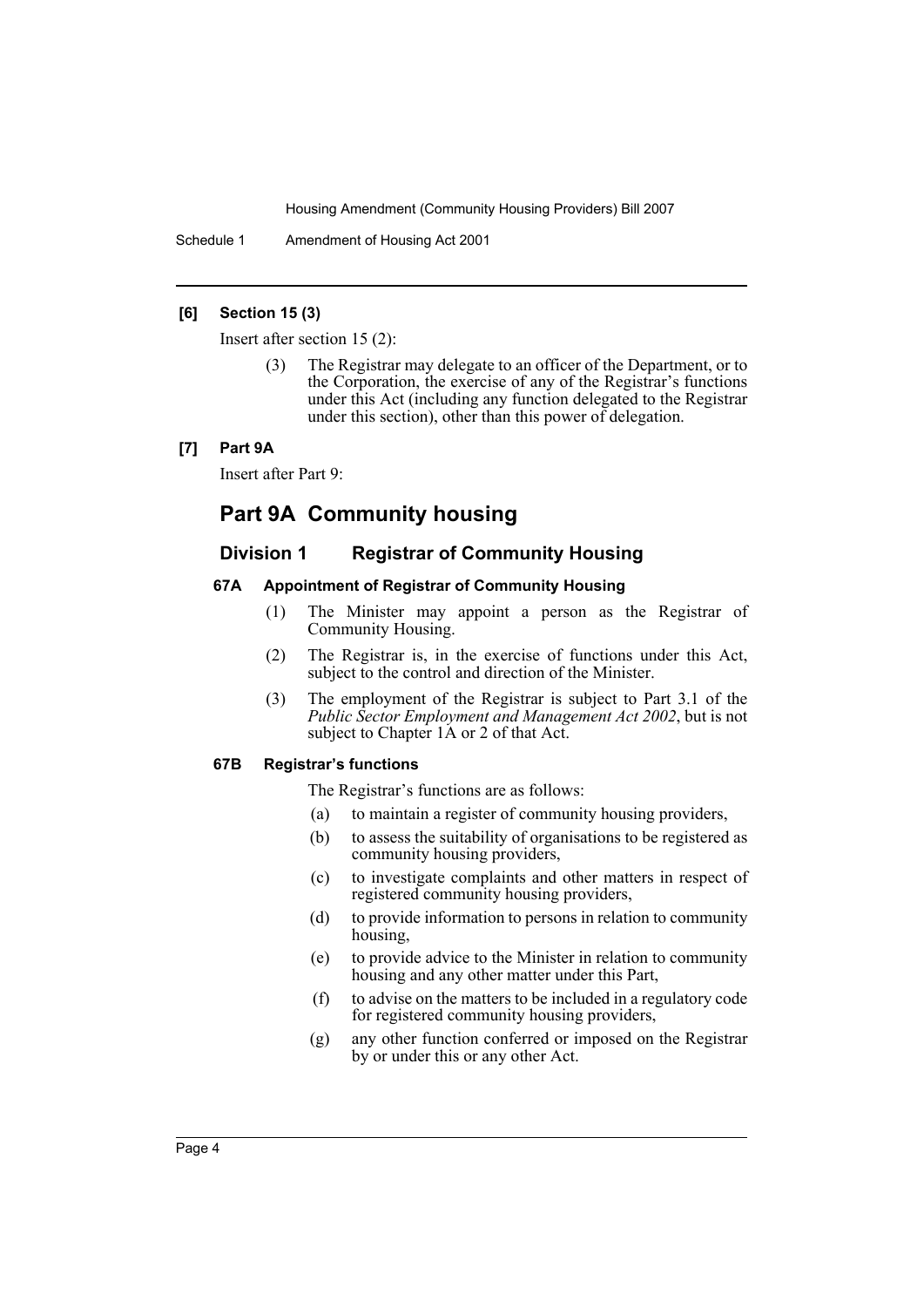Amendment of Housing Act 2001 and the control of Schedule 1

# **Division 2 Registration of community housing providers**

#### **67C The register**

- (1) The Registrar is to keep a register of community housing providers.
- (2) The register is to be kept in the form determined by the Registrar and is, subject to the regulations, to contain such information with respect to community housing providers as may be determined by the Registrar.
- (3) The register must be available for inspection free of charge by any person:
	- (a) in person at the head office of the Department at all reasonable times, and
	- (b) by such other means (such as Internet access) and at such other times as the Registrar determines.
- (4) The Registrar may carry out searches of the register on a person's behalf and may charge a fee for the search, not exceeding the amount (if any) prescribed by the regulations.

# **67D Applications for registration**

- (1) The Registrar may, on the application of a body corporate that is a community housing provider, register the body corporate if the Registrar is satisfied that the application demonstrates the body corporate's commitment to providing community housing consistently with this Act and the regulations.
- (2) An application must be made in a form approved by the Registrar and be accompanied by the relevant fee, if any, prescribed by the regulations.
- (3) The Registrar may register a body corporate in a particular class on the register and may register it indefinitely or for a specified period.
- (4) The Registrar is, on determining an application under this section, to give written notice to an applicant of that determination setting out the class of registration (if any), the date on which the registration will be cancelled (if the registration is for a specified period) and the reasons for the Registrar's determination.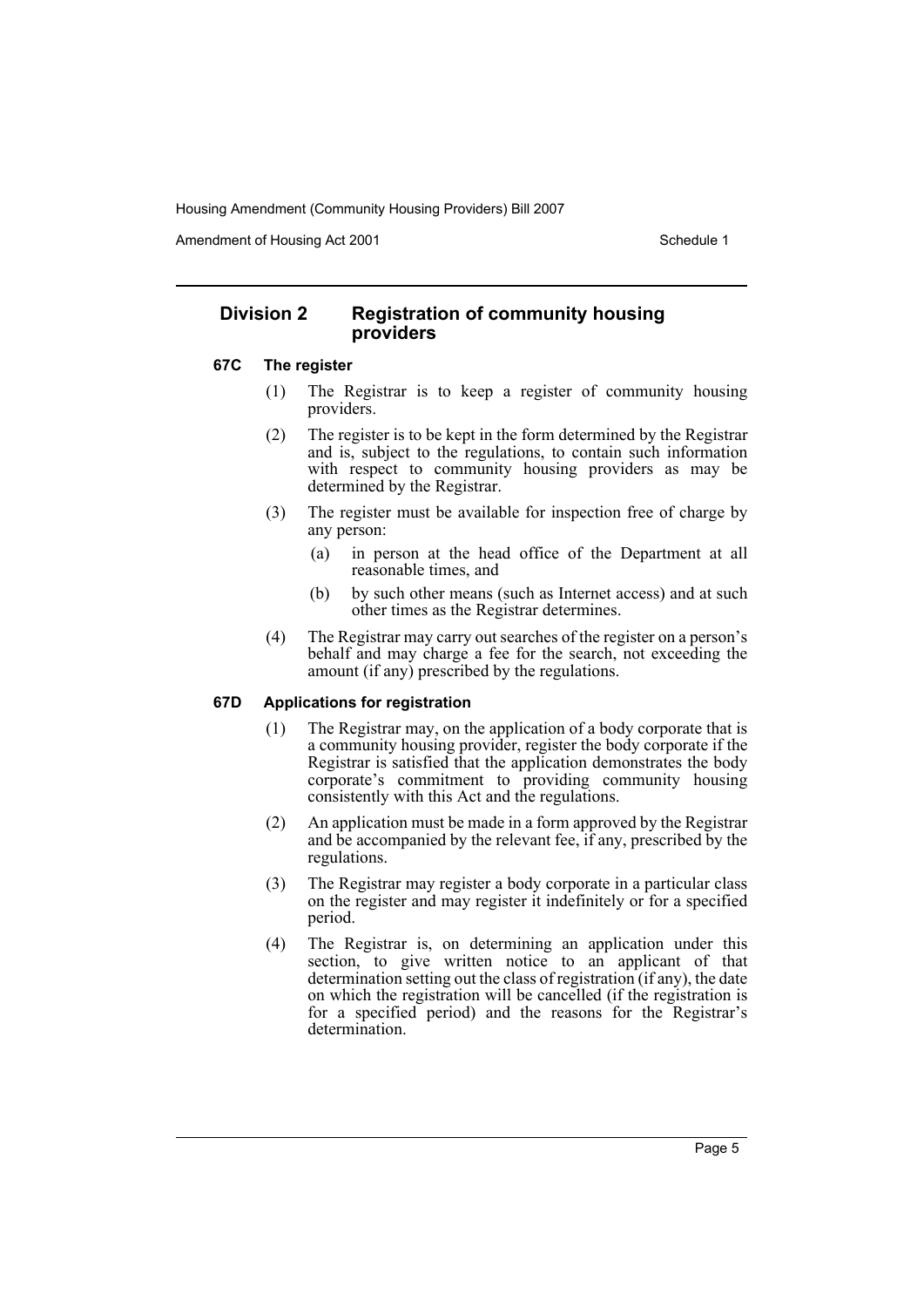#### **67E Conditions of registration**

- (1) It is a condition of registration that the registered community housing provider:
	- (a) must, at the times and in a manner approved by the Registrar, provide information that satisfies the Registrar that the provider is exercising its functions in compliance with this Act and the regulations, and
	- (b) must, within a reasonable time after receiving a written request for information from the Registrar in relation to the affairs of the provider, provide the Registrar with the information requested and provide, in a form that satisfies the Registrar, a copy of any record specified in the request, and
	- (c) must allow the Registrar to carry out inspections at any reasonable time of the provider's premises or records.
- (2) Registration is also subject to any condition that may be prescribed by the regulations.
- (3) Subsection (1) does not authorise:
	- (a) a community housing provider to provide information to the Registrar that identifies an individual who is an occupier of residential premises, or
	- (b) the Registrar to enter residential premises occupied by an individual,

other than with the consent of the individual.

#### **67F Compliance with Act and regulations**

- (1) If the Registrar reasonably believes that a registered community housing provider is not complying with this Act or the regulations, the Registrar may issue a notice in writing to the provider (a *notice of intent to cancel registration*) stating that the provider's registration will be cancelled unless, within the period specified in the notice, the provider satisfies the Registrar that its registration should not be cancelled.
- (2) The period specified in a notice of intent to cancel registration is to be at least 14 days.
- (3) The Registrar may issue a notice of intent to cancel registration only if the provider has been given written notification of the matters in respect of which the notice is to be issued and been given a period of at least 30 days to address those matters.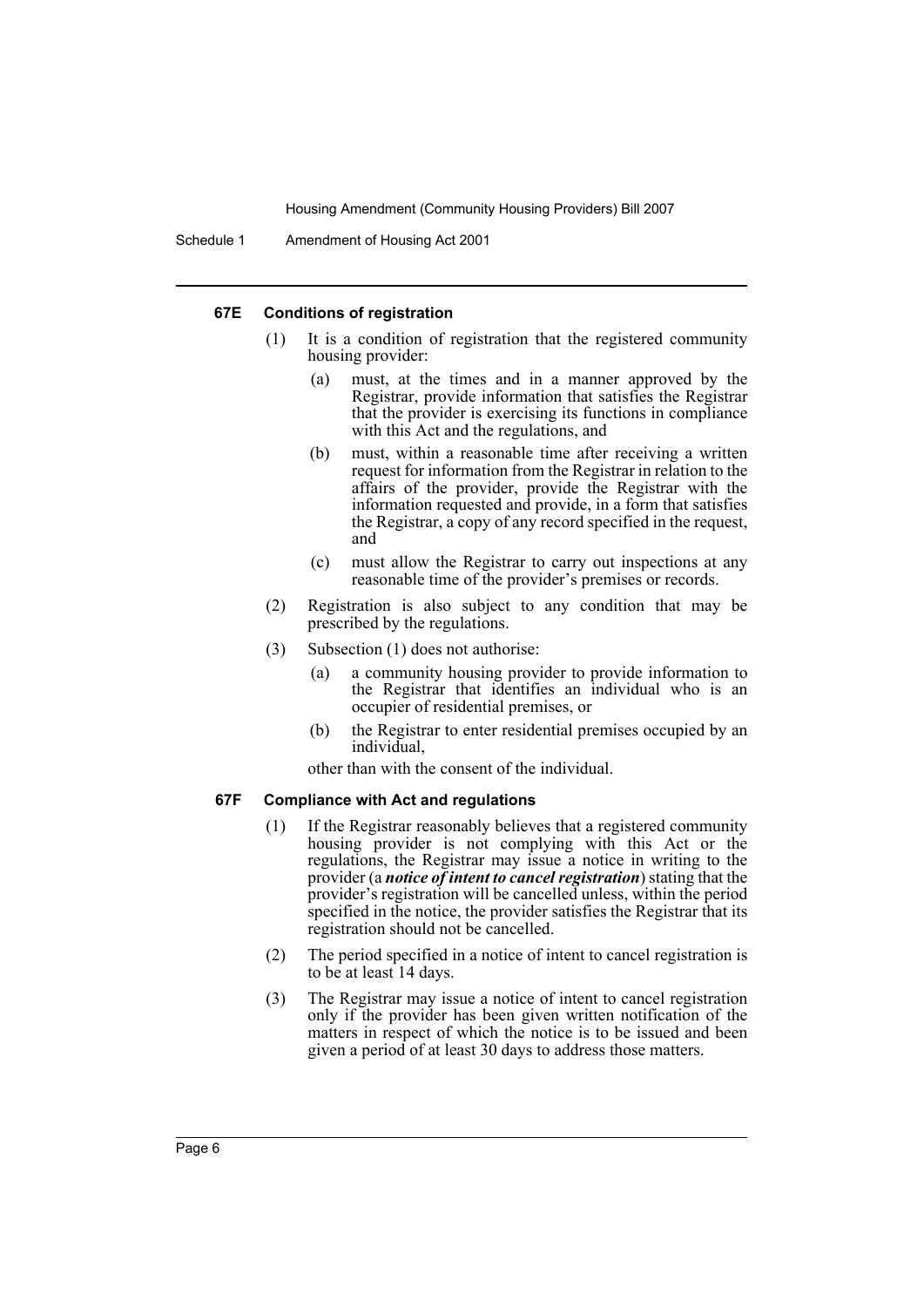Amendment of Housing Act 2001 and the control of Schedule 1

(4) The Registrar is not required to comply with subsections (2) and (3) if the Registrar reasonably believes that the failure to comply is serious and requires urgent action.

#### **67G Cancellation of registration**

- (1) The Registrar must cancel the registration of a body corporate as a registered community housing provider if the Registrar is satisfied of any one or more of the following:
	- (a) that the body corporate has made an application for its registration to be cancelled,
	- (b) that the body corporate has been wound up or has otherwise ceased to exist,
	- (c) that the body corporate's registration was for a specified period and that period has expired,
	- (d) that a notice of intent to cancel registration has been issued to the body corporate under section 67F and the body corporate has failed, within the period specified in the notice, to satisfy the Registrar that its registration should not be cancelled.
- (2) The Registrar is, on determining to cancel a registration under this section, to give written notice to the body corporate of that determination setting out the date on which the registration is cancelled and the reasons for the Registrar's determination.
- (3) The registration of a body corporate is cancelled on the date specified in the notice under subsection (2), not being a date prior to the giving of the notice.
- (4) No compensation is payable to any person or body in connection with the cancellation of a registration under this section.

# **67H Review of certain decisions by Administrative Decisions Tribunal**

- (1) A body corporate may apply to the Administrative Decisions Tribunal for a review of any of the following decisions of the Registrar:
	- (a) a decision to refuse to register the body corporate as a registered community housing provider,
	- (b) a decision to cancel the registration of the body corporate as a registered community housing provider.
- (2) A decision of the Registrar made under this Division, other than a decision referred to in subsection (1), is final and not subject to appeal or review.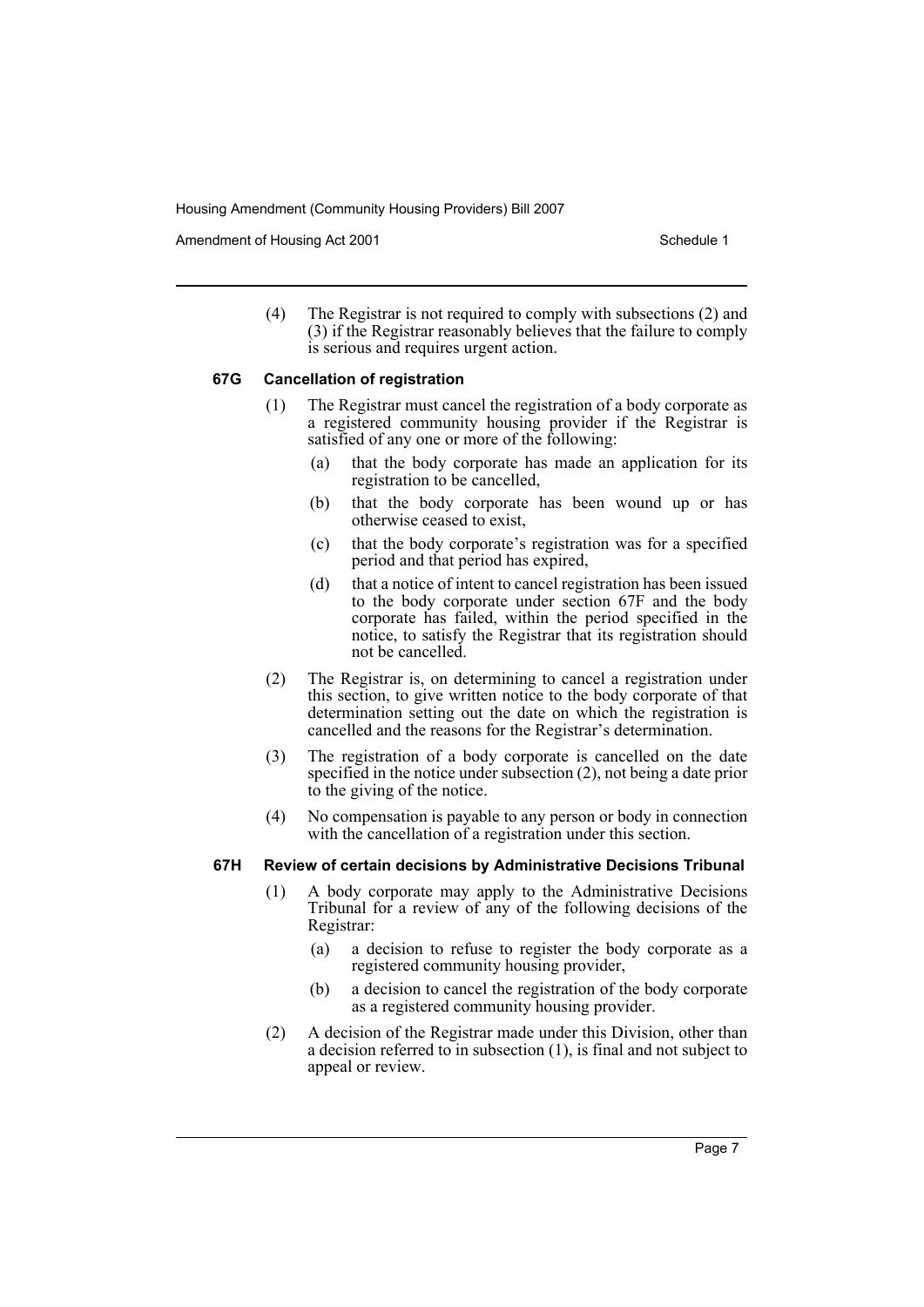# **Division 3 Giving assistance to registered community housing providers**

# **67I Corporation may give assistance**

- (1) The Corporation may, if it is consistent with the objects of this Act and if it considers it prudent to do so, give assistance to a registered community housing provider under a community housing agreement.
- (2) Assistance may include, but is not limited to, either or both of the following:
	- (a) providing funding, land or other property to a community housing provider,
	- (b) entering into a partnership with a community housing provider.
- (3) Assistance is not to be given to a community housing provider unless the community housing provider is registered and, as far as reasonably practicable, the Corporation is to withdraw assistance from a community housing provider that ceases to be registered.
- (4) The Corporation is to ensure that the giving of any assistance under this section is consistent with the *Public Authorities (Financial Arrangements) Act 1987* and any relevant guidelines of the Director-General.

#### **67J Community housing agreements**

- (1) A community housing agreement:
	- (a) may be in a standard form approved by the Director-General, and
	- (b) is to contain such terms and conditions as may be prescribed by the regulations, and
	- (c) may contain such terms and conditions as the Corporation considers appropriate (whether or not the standard form of agreement is used).
- (2) Without limiting subsection (1), a community housing agreement may include provisions with respect to:
	- (a) requiring the registered community housing provider concerned to meet specified standards and targets in relation to the community housing services and programs provided by that community housing provider, and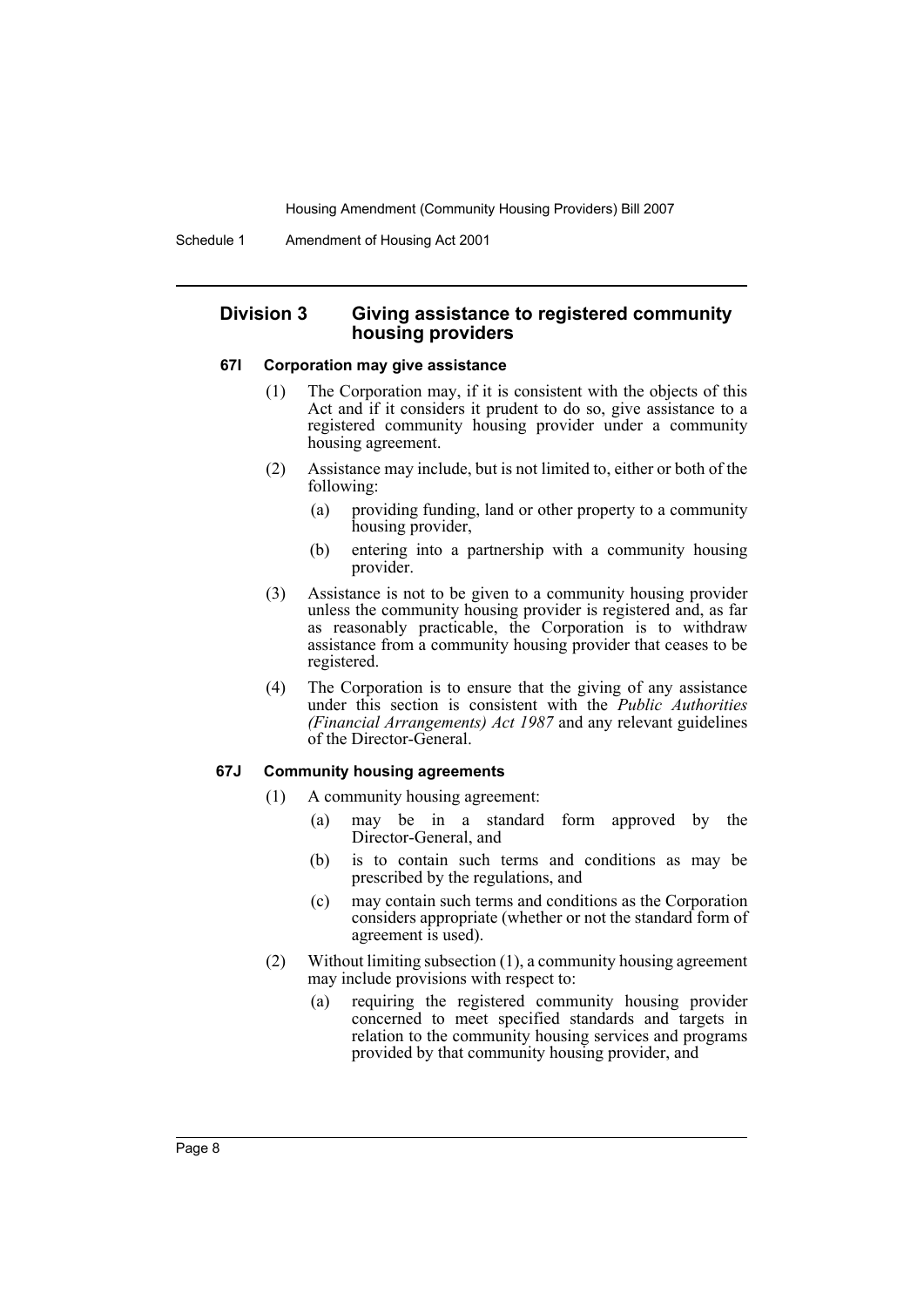Amendment of Housing Act 2001 and the control of Schedule 1

- (b) ensuring that the funding, housing and other assistance provided to the registered community housing provider is used for the purposes for which it was provided.
- (3) The regulations may make provision for or with respect to community housing agreements.

# **[8] Section 75 Regulations**

Omit section 75 (2). Insert instead:

- (2) In particular, the regulations may make provision for or with respect to any one or more of the following:
	- (a) prescribing a regulatory code or codes for registered community housing providers or classes of such providers setting out requirements that those providers must comply with in relation to their operations and the provision of community housing,
	- (b) fees in connection with any application under this Act,
	- (c) prescribing what is meant by a very low, low or moderate income for the purposes of this Act,
	- (d) prescribing terms or conditions that are taken to be included in community housing agreements, including in an existing community housing agreement.

# **[9] Schedule 3 Savings, transitional and other provisions**

Insert at the end of clause 1 (1):

*Housing Amendment (Community Housing Providers) Act 2007*

# **[10] Schedule 3**

Insert at the end of the Schedule with appropriate numbering:

# **Part Provisions consequent on enactment of Housing Amendment (Community Housing Providers) Act 2007**

### **Community housing providers taken to be registered on the commencement of Part 9A**

A community housing provider that is registered with the Office of Community Housing immediately before the commencement of Part 9A is, on the commencement of that Part, taken to be registered under that Part until whichever of the following occurs first: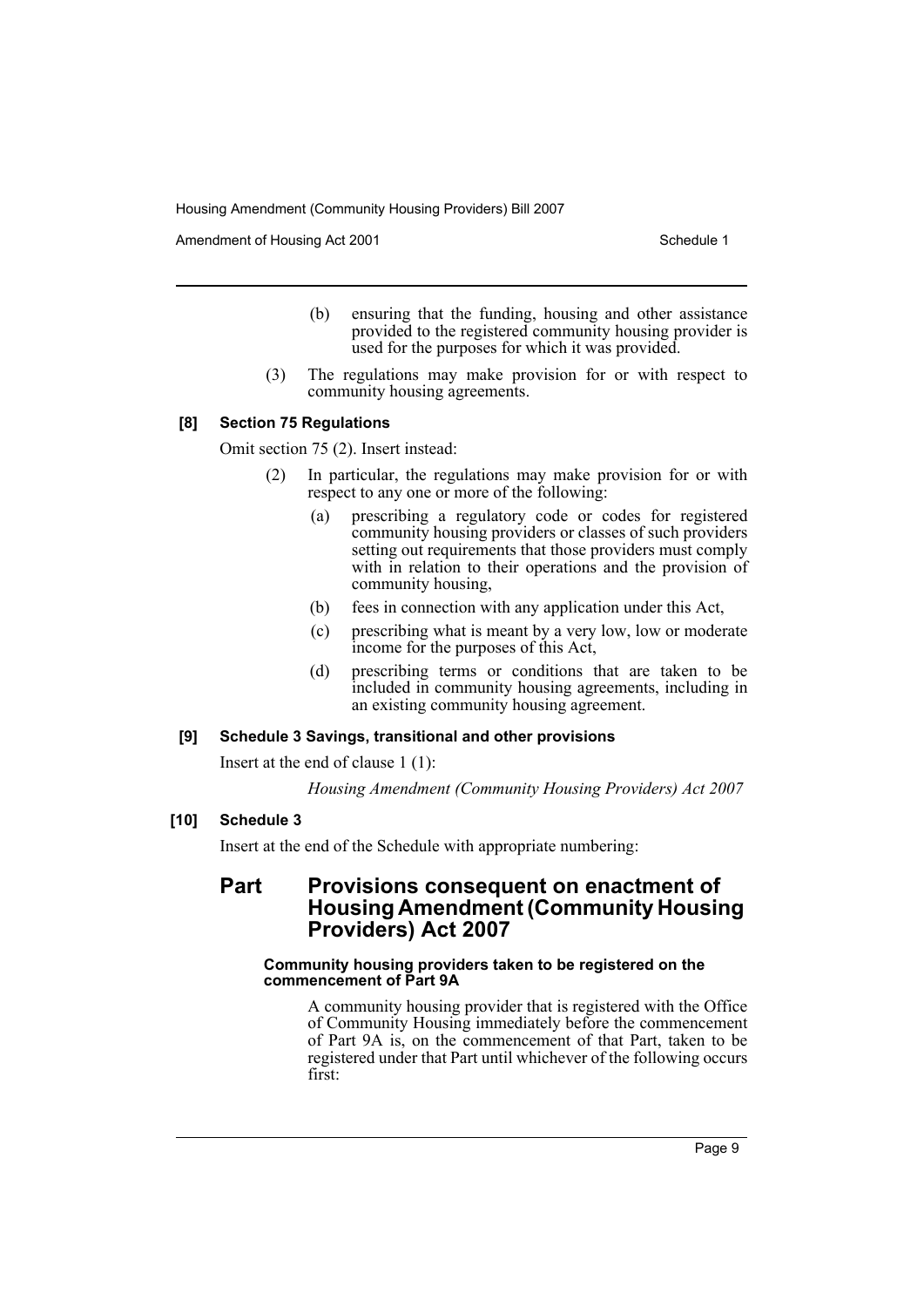Schedule 1 Amendment of Housing Act 2001

- (a) the community housing provider applies to be registered under that Part and the application is determined by the Registrar,
- (b) the registration is cancelled in accordance with that Part,
- (c) 2 years after the commencement of that Part.

#### **References to registered organisations**

A reference in any document to an organisation for the time being registered with the Office of Community Housing is, on the commencement of Part 9A, taken to be a reference to a registered community housing provider.

## **Existing agreements taken to be community housing agreements**

An agreement between the Corporation and a community housing provider that is in force immediately before the commencement of Part 9A under which the Corporation provides assistance to the community housing provider is, on the commencement of that Part, taken to be a community housing agreement.

#### **Assistance provided to unregistered community housing providers under existing agreements**

Section  $67I(1)$ – $(3)$  does not apply to or in respect of assistance provided to a community housing provider within 2 years after the commencement of Part 9A, but only if:

- (a) the community housing provider is not registered with the Office of Community Housing immediately before the commencement of that Part, and
- (b) the assistance is provided under an agreement that is in force immediately before the commencement of that Part.